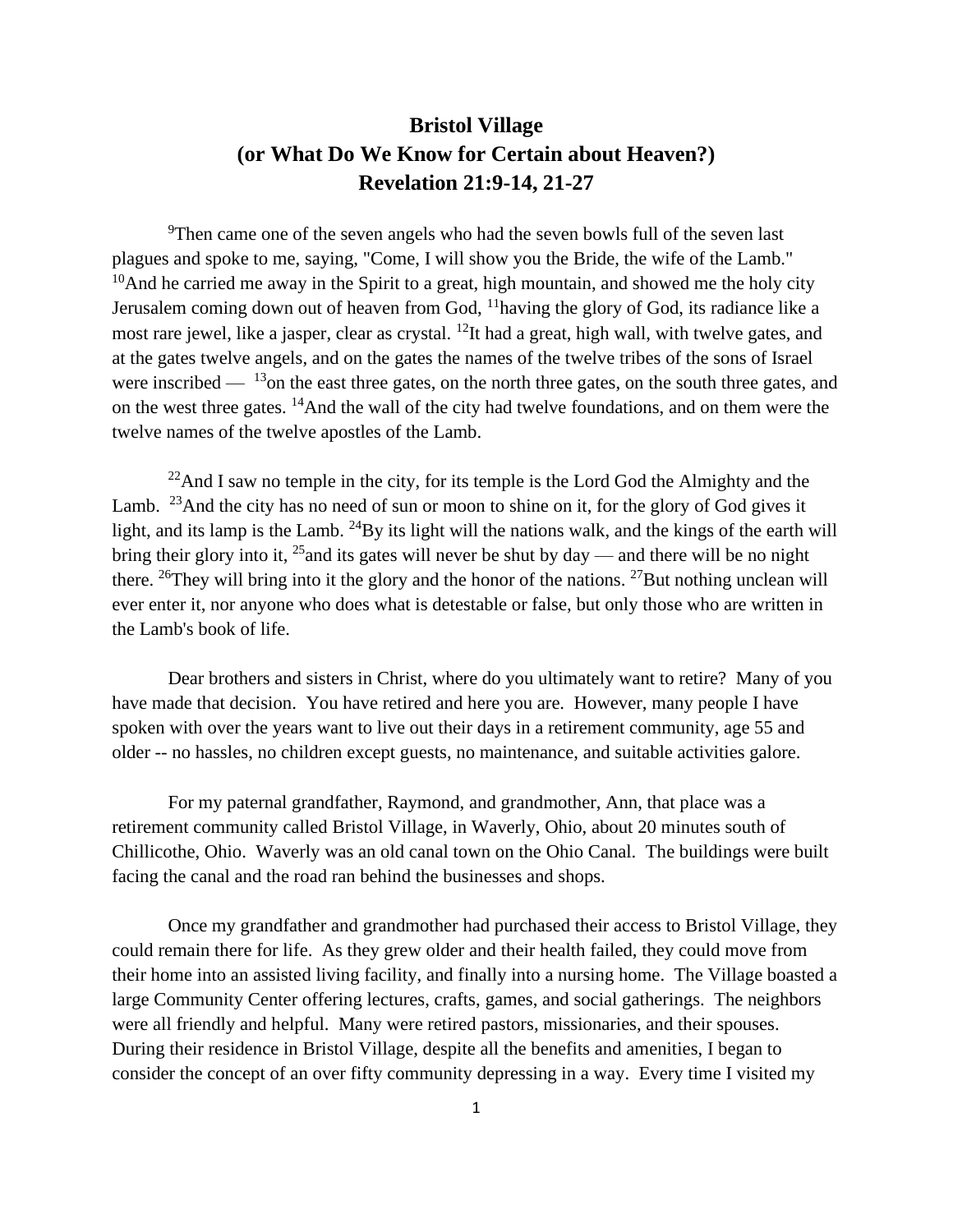grandparents, they reported that this person had died, or that person had moved into the nursing home. It was a private, gated community, but it could not keep out death, and on occasion, crime. I also felt uncomfortable with the absence of children and people of different ages. Bristol Village seemed rather incomplete to me.

What do you think of heaven? Is it a place where you ultimately want to retire? I have heard somebody say about the Christian faith – "The rewards may be few in this life and you may have to bear a cross, but the retirement benefits are out of this world." My grandfather looked forward to living out his days with grandma, puttering around the house, pursuing his interests in history and genealogy, and taking it easy. But ultimately, they had to give up their home and make one final move. I believe grandma and grandpa entered heaven. They were both believers and I officiated at both their funeral services. What do you anticipate when you arrive in heaven? What can we know for certain?

## I. Arguments against heaven.

Let's be honest; there are many people who believe heaven is just a myth. According to their arguments, conscious people cannot handle the concept of no consciousness, so they imagine an afterlife. And since the world can be so cruel, the people who imagine heaven describe it as a place of unparalleled beauty, joy, and peace. The naysayers argue that we cannot possibly know about the next life, if there is one, because no one has been there and returned to tell us about it. Suppose Christopher Columbus had not returned from his voyage of exploration, would we still be sitting in Europe wondering what lies on the other side of the ocean? Those people who argue against heaven, who negate the reality of heaven, do so because they cannot see it in their telescopes or examine it in their microscopes. They argue that the concept of heaven takes our eyes off the here and now, leads us to ignore justice on earth, give up the struggle to make the world a better place, and wastes our time thinking about dreams.

Astronomers tell us the Milky Way, our galaxy is shaped like an immense disk: a great dinner plate, with tiny Earth imbedded in it, off to one side. What we are really seeing, as we look at the Milky Way, is a cross-section of this immense, disk-shaped galaxy.

So is heaven, "up there," as the ancients imagined? We know it cannot be  $-$  for, as the astronauts discovered, once you leave the earth's gravity behind, there is no longer up and down. There is only "out there," extending in every direction. And "out there" seems to go on forever.

Does this hard scientific fact diminish the wonder of looking up at the night sky and thinking of heaven "up there"? No. If anything, it increases it. In the words of the ancient stargazer who wrote Psalm 8: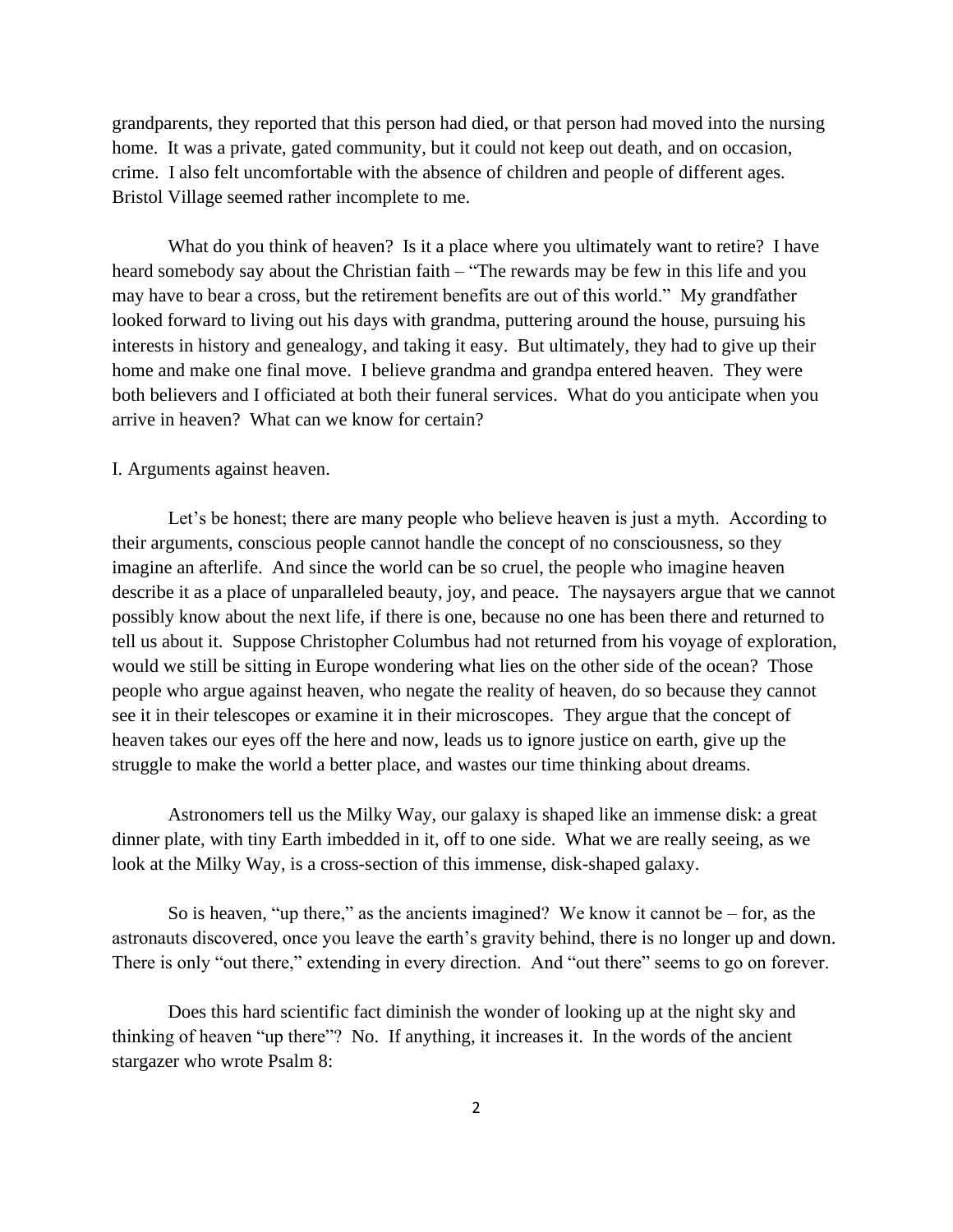*"When I look at the heavens, the work of your fingers, the moon and the stars that you have established; what are human beings that you are mindful of them, mortals that you can care for them?" (Psalm 8:3-4)*

## II. What can we know for certain?

Is there a heaven? What can we know for certain? The answer to the first question is simple. What do you believe about the Bible? Is it God's inspired Word or not? If you do not believe that the Bible is God's Word, then you cannot be certain about heaven, and neither can you be certain that your sins are forgiven or that Christ died for you. If you do not believe that God's Word is truth, then you have no foundation for your faith. It is like a concrete slab built over loose sand containing no steel rebar and no footers. It will crack, crumble, and give way. But if you believe that God's Word is truth, then the Lord says your faith is like building your house on a rock. When the storms rage, the foundation will not fail. What, therefore, can we know about heaven?

People like to speculate about heaven. We will be like angels. We will carry harps. We will have halos over our heads. It all sounds nice but here is what we know for certain and it is certainly wonderful beyond anything!

There is a heaven. Scripture testifies to it over and over again. Jesus says: "In my Father's house there are many rooms." Paul says that everyone, living and dead, will be caught up on the last day to meet the Lord in the air." The author of Hebrews says that the patriarchs "all died in the faith, not having received the things promised but they [were] seeking a homeland... Therefore God is not ashamed to be called their God, for he has prepared for them a city" (Hebrews 11:13-16).

We will live in that city. Although there are pearly gates, St. Peter will not be placed in front of one of them, sitting at a desk cumbered with a humongous ledger. He will not ask tricky questions to separate the wheat from the chaff. Christ has already done that. We know the way because we know Him – the Way, the Truth, and the Life. He has gone ahead of us to prepare a place for us, that where He is, we may be.

We will be sinless in heaven because Christ died and rose again for us. We have been washed clean in the blood of the Lamb, and besides, nothing unclean will gain access. We have been issued the appropriate clothing, the perfect righteousness of Christ. He is our ticket.

When we arrive we will see God and the Lamb face-to-face. We will not need to peer through a veil or gaze at God through a mirror as if He were some type of Medusa. In our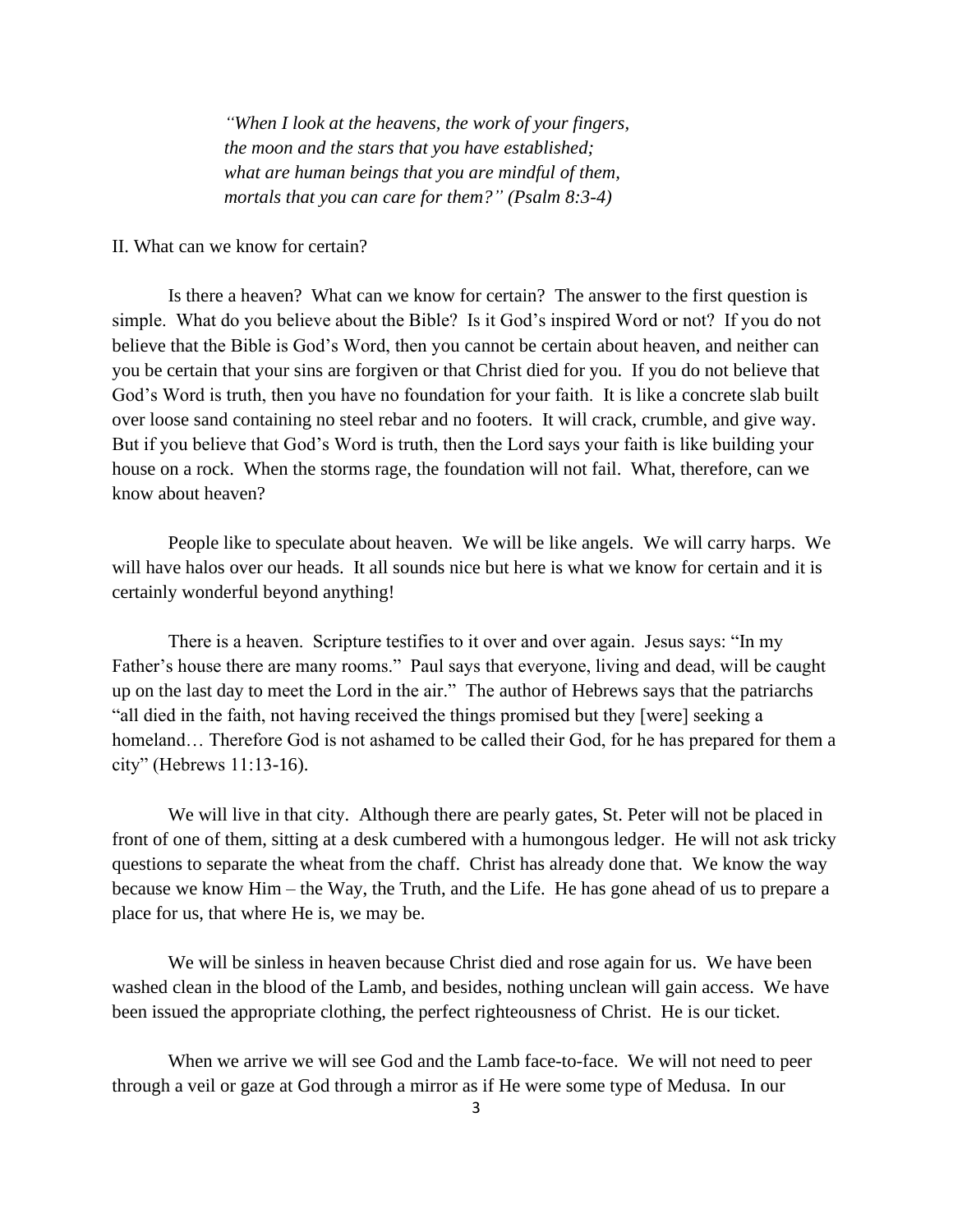perfect state, we will see God face-to-face. His glory will not burn our retinas. His presence will not annihilate us. His majesty will not crush us.

This is the reason there will be no temple or tabernacle in heaven. Those were places of sacrifice. Those were places where God made His glory known on earth. Those were places where people went to pray, sing, and glorify God. We will not require those things in heaven because God is there. His glory fills the place. We will be in His direct, immediate presence.

There will be a church in heaven, however. It will not be a Lutheran Church or any other denomination's church. It will be the holy church of Christ, the total of all the true believers. It will be Christ's bride. It will be the new Jerusalem. It will be the holy city. Christ will be the cornerstone; the teaching of the apostles will be the foundation, and the twelve sons of Israel will be gates bringing together Jews and Gentiles, males and females, slaves and free. It will be the body of Christ with Him as the head, brought together in mutual honor and service.

At my last congregation, I had two men who voluntarily spent two weeks replacing all the old fluorescent lights with LEDs. The LEDs are so power-efficient that it is almost like getting free light. However, that is something else that will not concern us in heaven. We will not require any lamps or lights, or sun or moon or stars for that matter because the glory of the triune God – Father, Son, and Holy Spirit – will fill the place. The eternal Word will be there, He who is a lamp unto our feet and a light unto our path. There will be a brilliant light, an even light, a light that will reach every corner. There will be no darkness or shadows or treacherous places.

Bristol Village where my grandparents retired was a pleasant place, with small homes set amongst gently curving roads and the community building centrally located. Twenty years after purchasing a home in Bristol Village Grandpa died there after a short illness and Grandma moved away to live closer to my father. Bristol Village was a comfortable community but also a sad community many days. Spouses died, friends died, notable men and women died, and common men and women died. But, in heaven, no one will die because the eternal life we have now in Christ will be fully realized in heaven. God will wipe away every tear caused by death, separation, and the consequences of sin. Pain, death, grief, and sorrow will be things of the past, things forgotten. There will be no more of these, only joy and peace in the presence of the Lamb and God.

When Grandma moved from Bristol Village, Dad helped her pack things up. My father checked in the attic and found box after box after box filled with receipts. My grandfather, a former bank manager, had kept a record of just about every cent he had ever spent. Who knows what stories might have been contained in those records? My father disposed of all those receipts. They were liquidated. God has disposed of every one of our receipts, every record of